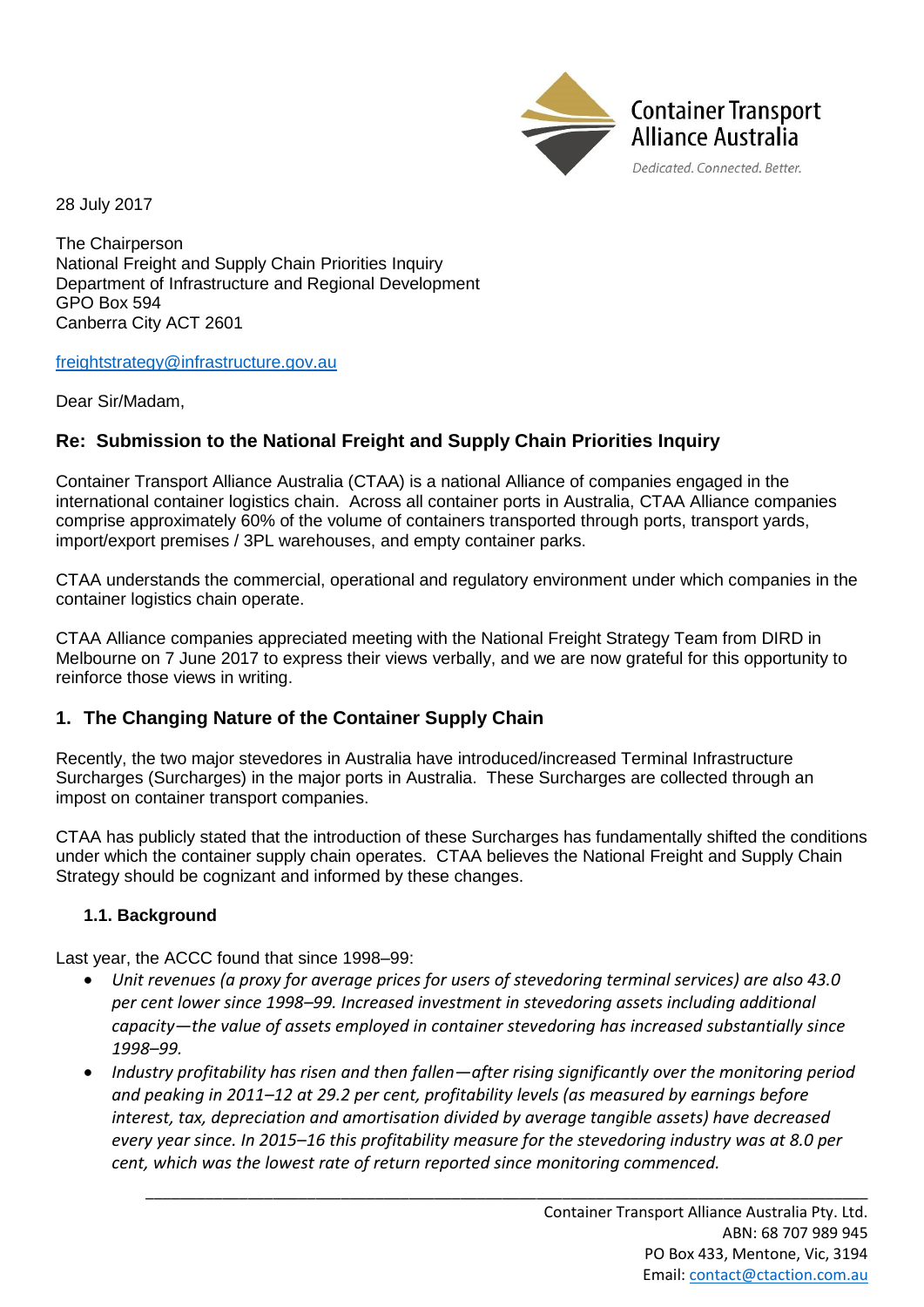Under any normal commercial arrangements, where efficiency improvements become ever increasingly harder to find, stevedores would seek to improve their return on assets through increasing revenue (i.e. charging their customers more). However in a sign that the system is broken, stevedores are not going back to their customers, but rather are imposing a "tax on shippers", collected through container transport companies.

In responding to the question of why they were taking this circuitous route and not just charging the customer, DP World Australia told trade newspaper *Lloyds List Australia* in March this year:

*"Given the way shipping lines are performing at the moment, they have no appetite — or capacity — to absorb the additional costs."*

This comment would suggest that shipping lines are sharing the 'pain' of others in the Australian container supply chain, presumably as a result of lower freight rates being charged. Is that true?

### **1.2. Freight Rates**

While there has indeed been downward pressure on freight rates across the World since the Global Financial Crisis (GFC), suggesting this is the result of efficiencies inside the Australian landside container logistics chain isn't consistent with an understanding of how global shipping operates.

Freight Rates are driven by shipping line capacity, and to a lesser extent by the terms of trade (Incoterms) under which goods, in this case inside containers, are traded globally.

Leading up to the GFC, shipping lines placed orders for new and increasingly bigger ships, based on a belief of ever growing global demand for goods traded in containers. Over the past 10 years, these ships have come into service and created significant over capacity in the market. The accompanying poor financial returns associated with this over-investment has seen a global rate war among shipping lines, leading now to a significant number of high profile shipping line mergers, acquisitions and liquidations.

In addition, often the sea-going leg of the container supply chain is managed by an overseas party, particularly in relation to China. In these cases, particularly where State owned shipping lines are involved, a component of the freight rate can be 'hidden' in other costs. The extent to which this occurs and how it impacts on Australia's international competitiveness warrants investigation in its own right.

In summary therefore, the focus on freight rates as any measure of shipping lines sharing in the cost of Australia's import/export efficiency gains is misplaced.

### **1.3. Port Fees**

In attempting to measure the benefits to shippers of container landside efficiencies, it is more critical to focus on the Port Fees charged by shipping lines.

Port Fees constitute a bundled tariff charged by shipping lines, and are predominantly made up of a Terminal Handling Charge – THC (stevedoring, storage truck load/unload), Port Charges (wharfage etc.), and other associated costs (e.g. empty container management).

Unit revenues being down 43% over the past 20 years is a reflection that shipping lines have been able to get a better deal from the stevedores. Surely, Australian shippers are seeing this benefit from a corresponding reduction in Port Fees?

Based on research undertaken by CTAA, it would appear, despite all the cost reductions by stevedores, shipping lines have continued to increase port fees to shippers well above CPI.

#### **1.4. Port Leaseholders**

The other key player is the Port. Among other sundry revenues, Port leaseholders, both public and private, derive their major revenue through (a) charges on the shipping lines (e.g. wharfage, berthing, etc.), and (b) collecting rents (being the landlord). The former is regulated, while the later not.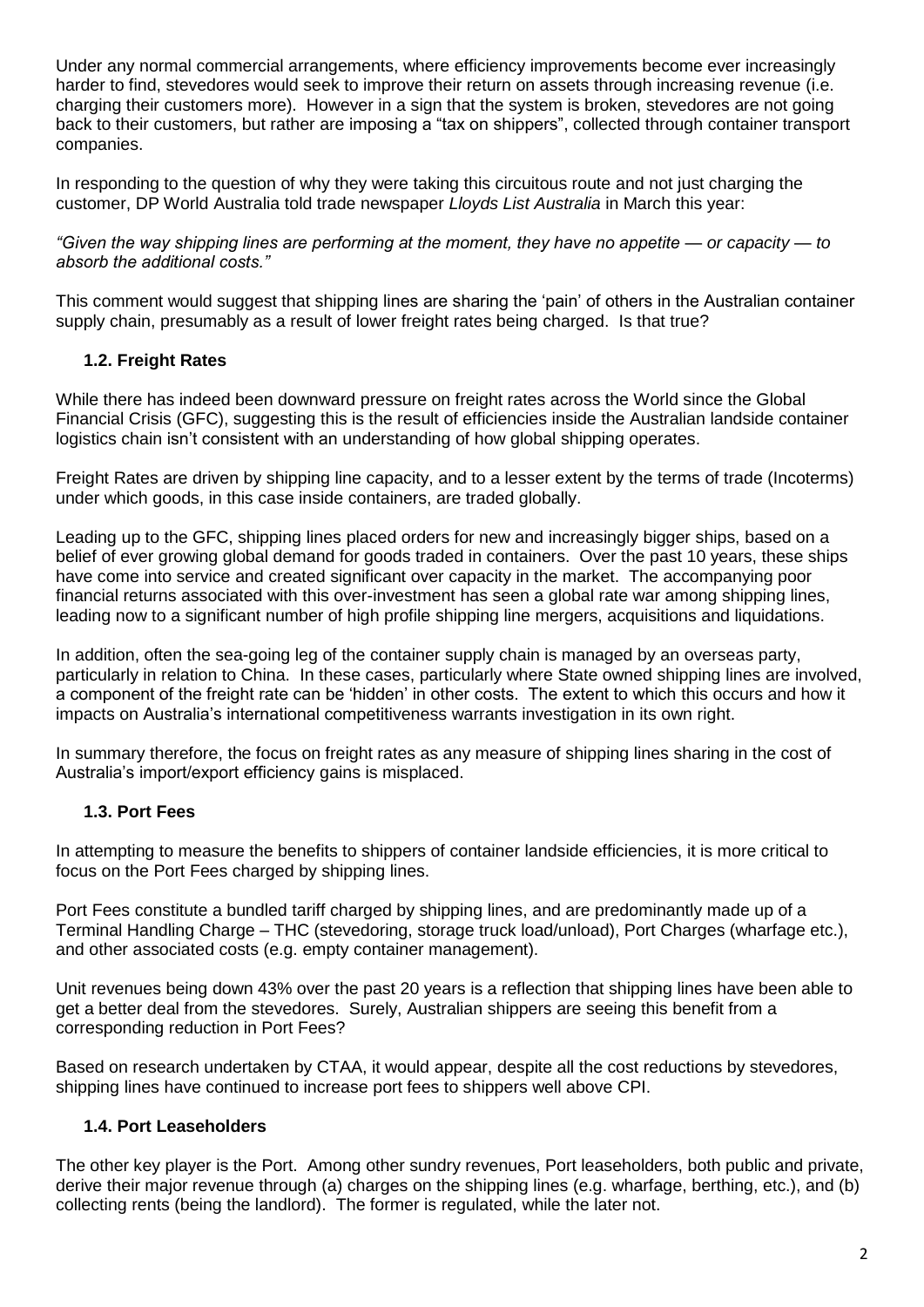The first major Terminal Infrastructure Surcharge to be introduced by the stevedores occurred in Brisbane some six years ago, coinciding with rent hikes introduced prior to the privatisation of the Port's leasehold.

More recently, both DP World Australia and Patrick have argued the need for the implementation of additional Surcharges in Sydney and Melbourne based on either real or anticipated rent increases by the private owners of these ports.

### **1.5. Impact on an efficient container supply chain**

It would appear that shipping lines and port leaseholders have added costs to the container supply chain. Now stevedores are doing likewise.

CTAA Alliance companies believe the National Freight and Supply Chain Strategy should take into account the changing commercial structure of the container logistics supply chain and promote a Productivity Commission investigation into who the current 'winners and losers' are, and what strategies need to be adopted to ensure Australia's economic and social best interests are being served.

# **2. Changing the Geographical Location of Traditional Container Supply Chain Activity**

With the exception of Brisbane, all Australian Ports are land constrained by significant urban encroachment.

In the case of Sydney, Melbourne and Fremantle in particular, consistent and increasing urban development/renewal in close proximity to the port has created significant operational and commercial pressure on the container logistics supply chain.

Whereas historically, the vast majority of container logistics activity (e.g. Cargo Freight Station pack/unpack, bonded warehousing, empty container management) occurred in, or around the Port, today these activities are increasingly occurring tens of kilometres away.

Changing the geographic location of traditional port activity comes at a cost.

#### **2.1. Mismatch of Hours**

The mismatch of operating hours and customer demands within container transport logistics sees well over 90% of import and export containers 'staged' through transport yards/depots.

As such, container transport companies operate in two 'shuttle' environments – wharf to yard/yard to wharf, and yard to customer and empty container park (ECP) / ECP to customer to yard.

Container transport vehicles undertake multiple trips to the ports during the day, night and weekends.

The additional vehicle kilometres travelled is a cost borne by the container logistics supply chain.

In the case of the wharf to yard/yard to wharf shuttle, stevedores, for their own operational benefit, often will only make available either import or export time slots, thereby negating the opportunity to "two-way run" – i.e. deliver an export and pick up an import in the same movement to/from the wharf. This can result in container vehicles travelling tens of kilometres without a load – an unproductive 'dead leg'.

Unlike many other sectors of the transport industry, container transport operates within a strict time slotting environment - at container terminals, ECPs and increasingly at 3PL consignee sites. Added to this, opening hours of these parties in the chain are not consistent.

There is relationship between required travel distance, available appointment times, travel time, delays and container vehicles required to service task.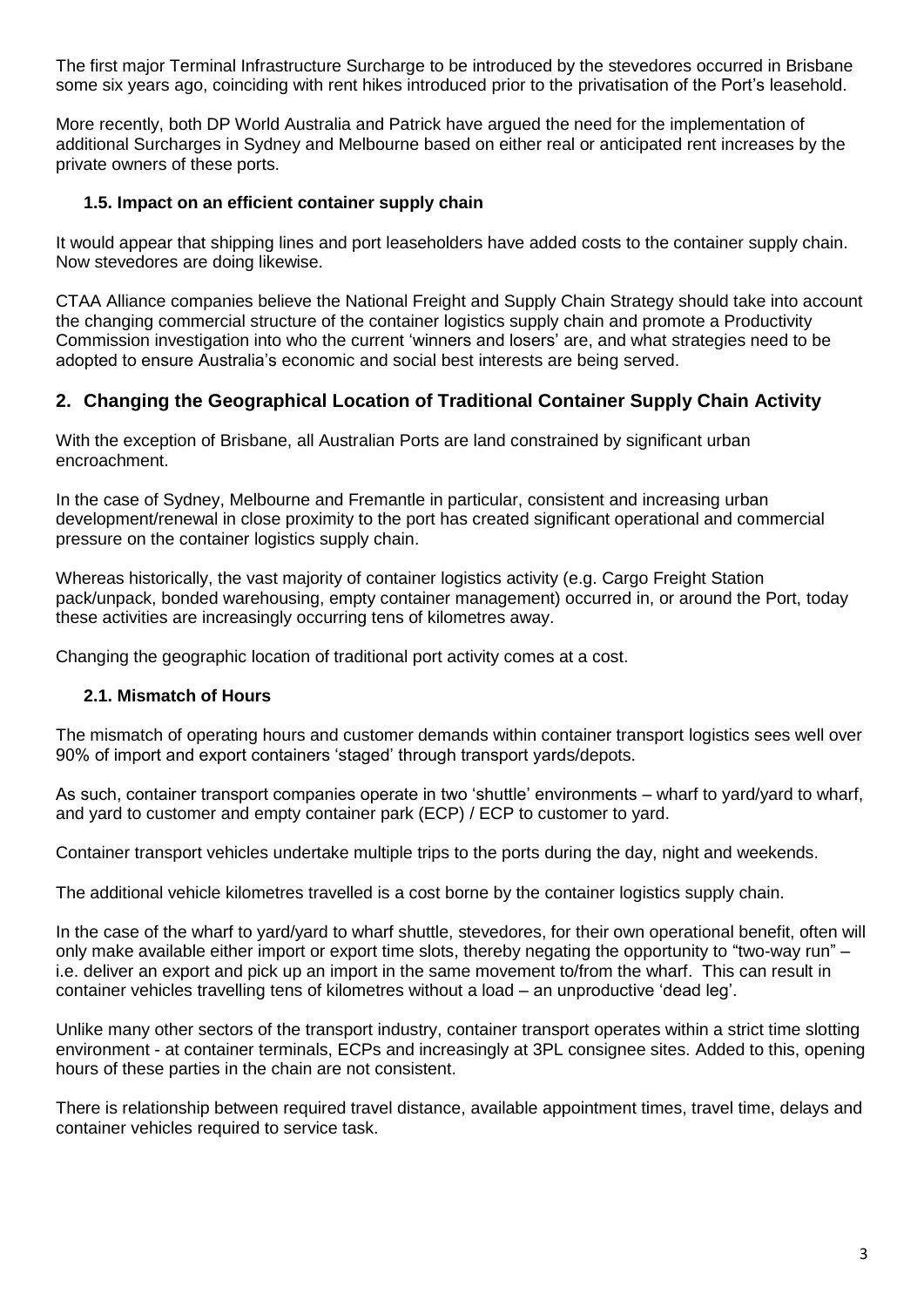## **2.2. Urban Renewal / Encroachment / Resident Action**

The urbanisation of suburbs adjacent to capital city ports has created an environment in which residents have been, and continue to be, actively engaged in agitating for the removal of transport vehicles from traditional port related freight routes. This successful political activity has seen the introduction of truck bans, curfews and other operational restrictions.

There is a clear conflict between the economic needs of States, and Australia overall, and the social amenity desires of increasingly middle class, politically active, port surrounding residents.

The political and often emotionally charged nature of any debate regarding container transport access through suburbs adjacent the port has seen the container logistics supply chain come-off second best.

The National Freight and Supply Chain Strategy should acknowledge the tension between efficient supply chains and community amenity and seek to address the necessity for better urban planning, freight land use buffering and freight corridor protection.

### **2.3. Tolls**

Historically, the prime operating costs associated with container transport are in order:

- 1. Labour
- 2. Fuel
- 3. Maintenance
- 4. Other associated running costs (tolls, registration etc.)

Today, the order has changed and for the majority container transport companies is:

- 1. Labour
- **2. Tolls**
- 3. Fuel
- 4. Maintenance
- 5. Other associated running costs

It is important that the National Freight and Supply Chain Strategy be cognisant that container transport companies are not averse to paying for amenity which provides clear and demonstrable efficiency savings.

However, the current, and proposed future, tolling structures for the container transport sector are punitive and only add cost to the supply chain.

#### **3. Information Flow**

Despite all the technological advancement in electronic information flow, the container logistics supply chain still experiences a significant amount of re-keying of data and the physical, or scanned, transfer of paper documentation.

Much of this is driven through the non-connectivity between proprietal systems, international trading security requirements and, to a lesser extent, sheer reluctance by some stakeholders in the chain to change.

It is a regular occurrence within the container supply chain for a container vehicle to travel past an empty container park (ECP) to which a container needs to be de-hired (returned to the ownership of the shipping line) to collect a paper de-hire delivery order from their transport yard, to return back to the ECP. All because several shipping lines that call to Australian Ports controlling approximately 30% of the container trade see no 'need' to provide EDI information directly to ECPs.

The inefficiency in the container supply chain due to the lack of EDI transfer is significant.

A national strategy should set a goal for Australia's container logistics supply chain to become 100% EDI across all parties in the chain within 2 years through regulation of this requirement.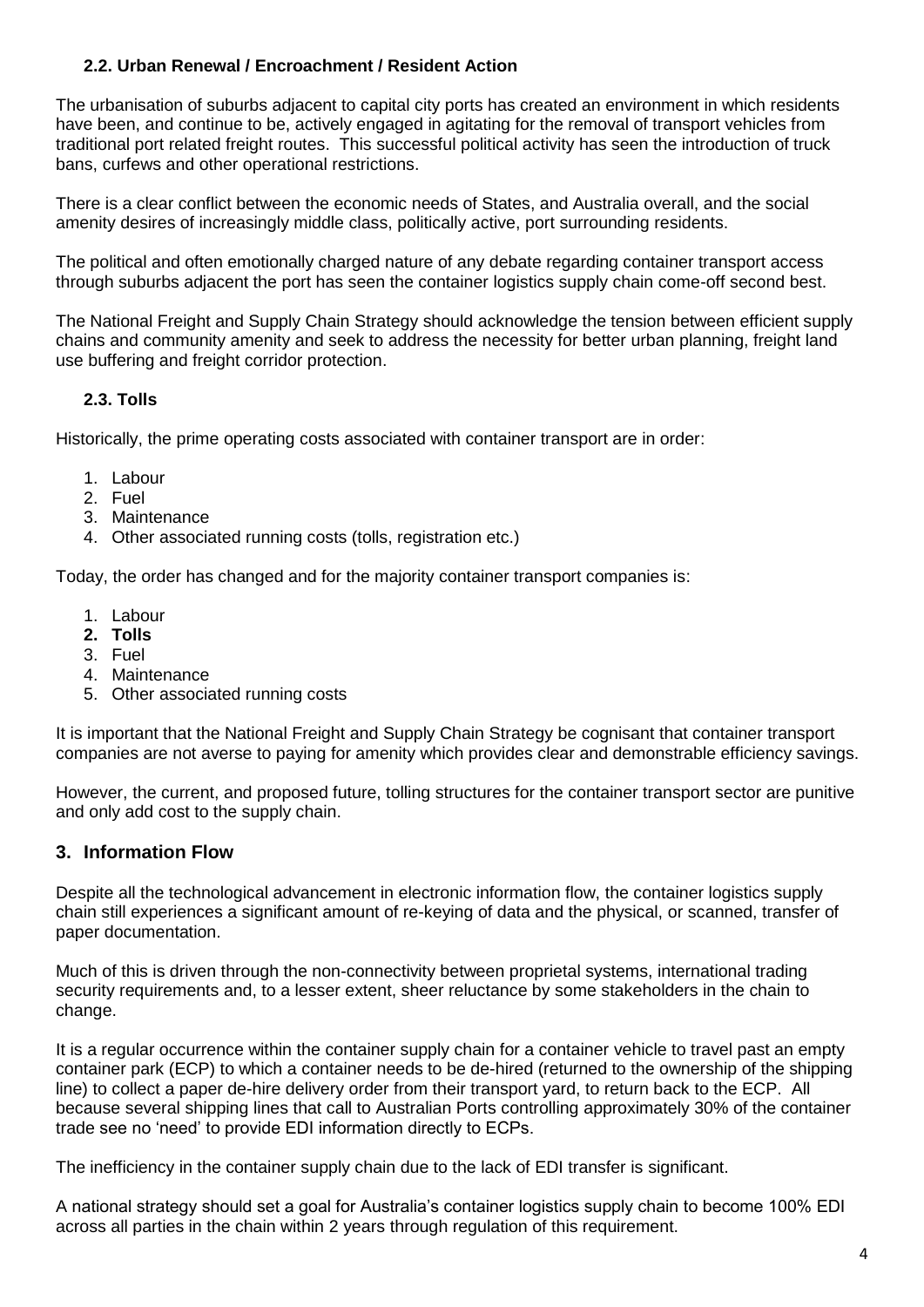# **4. Performance Measurement:**

With the privatisation of all of Australia's capital city container ports, except for Fremantle, Governments are further removed from the operational performance of the commercial interfaces which are key to the efficiency, productivity and effectiveness of these vital international gateways.

The only jurisdiction which has regulated the interface between container stevedores and landside transport operators is NSW through the Port Botany Landside Improvement Strategy (PBLIS) Mandatory Standards (NSW *Ports and Maritime Administration Regulation 2012*).

These Mandatory Standards were introduced following a 2008 NSW Independent Pricing and Regulatory Tribunal (IPART) finding that:

- Bottlenecks at the port caused congestion on the wider Sydney road network;
- Waiting times for trucks were often unreasonably long;
- Stevedores were unable to service trucks within the timeslot booked due to a lack of clear rules around terminal delays;
- Ineffective working relationships between stevedores and truck drivers were hurting supply chain operations; and
- There was no performance data available about landside operations.

A consequence of the regulation is that Transport for NSW monitors and reports on performance metrics on a transparent published basis for the three international container stevedores in Port Botany:

- Combined Stevedore Container Volume per day in the reporting period;
- Truck Turnaround Times (TTT) published for each stevedore;
- Combined Truck Trips per Time Period (*Peak, Shoulder, Off-Peak, Weekends*);
- Truck Trip Arrival (*On-Time, Early, Late, Extended Late (2+hrs), No Show*);
- Truck Density (*Containers Per Trip (Imp & Exp*) and Truck Turnaround measured against the allowable TTT under the Mandatory Standards for each container;
- Slot Performance (*Bookings Completed, Carrier Cancelled, Stevedore Cancelled, No Show, Total Listed (in Pool), Remaining on Offer, Unforeseen Event*)

The distribution of performance "penalties" is also measured and managed, for such issues are (sample):

- Carrier Non-Service
- $\triangleright$  Early, Late and Extended Late Arrivals
- $\triangleright$  No Shows
- $\triangleright$  Stevedore Cancelled Slot
- $\triangleright$  Stevedore Non Service
- > Truck Turnaround Time (TTT) Exceeded

These performance monitoring statistics are collated and published independently by the NSW Government (through the Cargo Movement Coordination Centre (CMCC), Transport for NSW.

The other major container transport logistics interface that is not measured in an independent and objective manner is the landside logistics / empty container park (ECP) interface.

As container volumes have grown, this interface is increasingly under strain, particularly during peaks, with truck delays, futile truck trips, and other productivity inefficiencies.

It is recommended that a National Freight Strategy Priority should be to establish objective, independent productivity monitoring of key interfaces in the container transport logistics chain in all Australian container ports. You can't improve what you don't measure.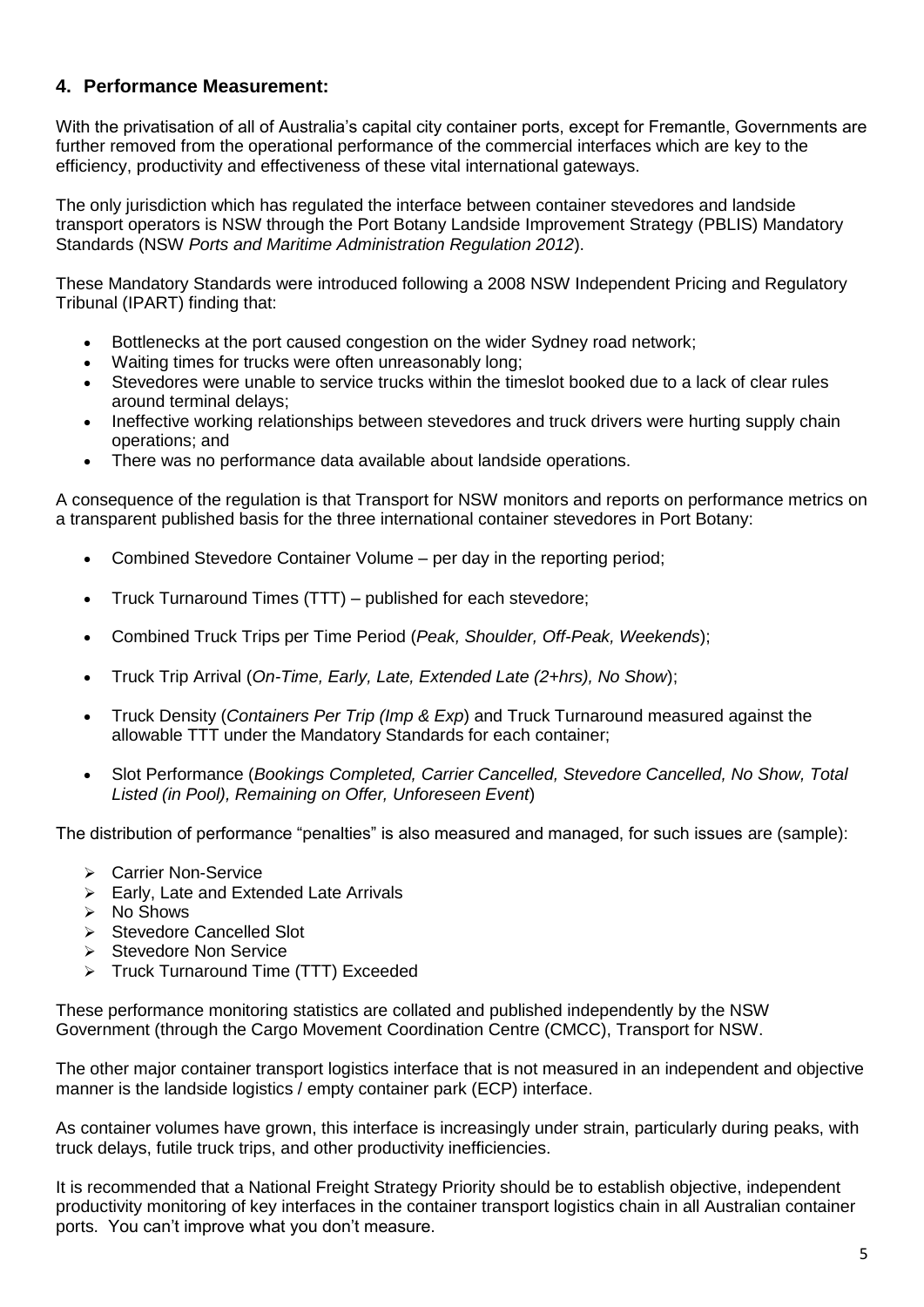# **5. Road and Rail Productivity, Connectivity & Technology**

The National Freight Strategy should promote the sensible improvement of rail / intermodal connectivity and productivity, as well as road transport productivity, holistically.

The truth is that to meet growth demands in container transport, we need improvement in connectivity and productivity in both modes – road & rail.

In recent years, there have been noteworthy improvements in road access for Higher Productivity Freight Vehicles (HPFVs) in various jurisdictions that must continue to be encouraged if the transport industry is to meet the growth in container transport demands.

International container freight is characterised nowadays with the prevalence of 40' containers (import & export), rather than 20' containers. The ability to carry two loaded 40' containers on one productive vehicle combination is a necessary productivity measure if we are to reduce the number of trucks required for the freight task.

An exemplary example of the use of HPFVs is access by "A-double" configurations operating at 85.5 tonnes Gross Vehicle Mass (GVM) carrying vital agricultural export products from Toowoomba to the Port of Brisbane, resulting in:

- $\circ$  Up to a 50% reduction in number of trips for the same freight task
- $\circ$  More than 40% savings in fuel
- o More than 40% reduction in greenhouse gas emissions
- $\circ$  Improved safety fewer trucks on the road
- $\circ$  Savings across the entire supply chain

These vehicles meet the national Performance Based Standards (PBS), are Intelligent Access Program (IAP) route compliant, and are fitted with (interim) on-board mass monitoring devices. In this way, government has a high degree of safety and infrastructure protection compliance assurance.

Another example is the continued improvement in HPFV access in Victoria, with heavy vehicle combinations between 30 metres to 36.5 metres having broad access in metropolitan and regional areas for cubic / volumetric freight (up to 68.5 tonnes GVM), and increasingly improved access towards their design-weights as access routes are assessed, and critical bridge infrastructure is upgraded.

However, there is a considerable way to go in gaining similar access standards in some other jurisdictions.

It is imperative that the recent finalisation of the technical specifications for approved On-Board Mass Monitoring (OBM) devices translate into approved equipment being available in the marketplace, with government policies and regulations that actively encourage greater payload productivity outcomes.

The growth in rail / intermodal operations is also vital and supported by CTAA. Indeed, as intermodal terminals are designed, developed and regulated, we need to ensure that the interface between road and rail encourages the most efficient vehicle type for the task of moving freight to/from intermodal terminals.

Governments need to be encouraged to set policies that do not discriminate against one landside mode over another in an attempt to promote modal shift.

The National Freight Strategy should also advocate the support of *inventiveness.*

For instance, this should include supporting new design in trailers and trailer combinations (including automated twist locks), and improved visibility and operational planning capability based on real time container movements.